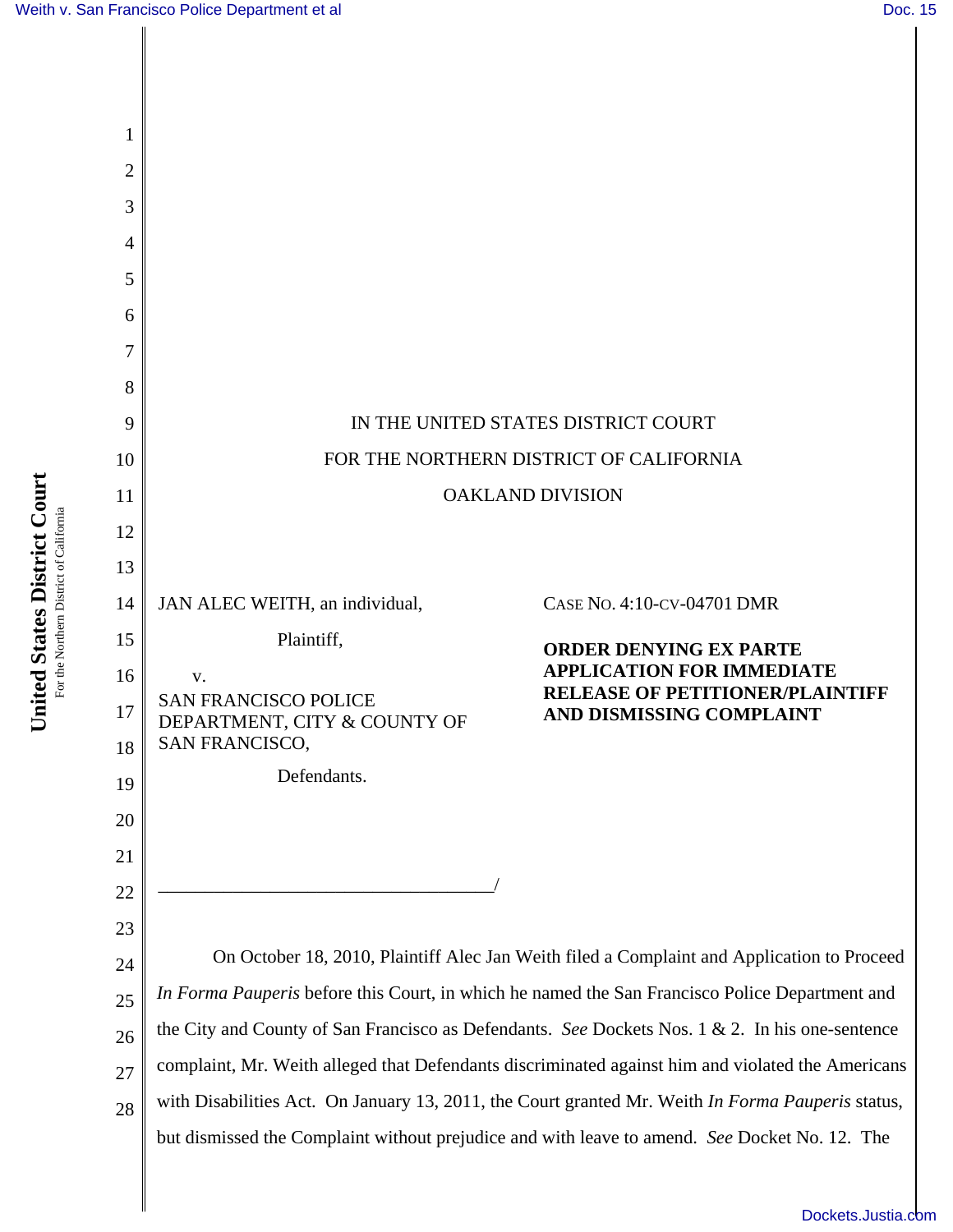1

2

5

8

11

Court allowed Mr. Weith until March 31, 2011 to file an amended complaint, ordering that his failure to so file would result in dismissal of the suit for failure to prosecute.

3 4 6 7 9 10 12 13 14 15 16 17 On March 8, 2011, Mr. Weith filed an Application for Ex Parte Order for the Immediate Release of Petitioner/Plaintiff. *See* Docket No. 14. In that filing, Mr. Weith simply requests that he be provided "copies of [the] entire case file," alleging that his copies have been "lost and stolen from the jail." *Id*. Mr. Weith's Ex Parte Application also includes a single reference to "Equal Protection i.e. malicious prosecution," with no explanation as to the meaning of that sentence. Attached to Mr. Weith's Ex Parte Application are also included two exhibits. The first appears to be a booking form for Mr. Weith from the San Francisco Sheriff's Department and a sheet of paper with a series of numbers scribbled onto it. The second exhibit appears to be a form from the City and County of San Francisco with information for retrieving property from the police. On that form, Mr. Weith has written a series of notes in which he states that his apartment in North Beach and truck were taken from him, that he was illegally evicted, that he was beaten by "[the] SFPD Sheriff" and "[the] Police Chief's security staff," that he was falsely charged, and that "the District Attorney (former police chief George Gascon) the SFPD (Defendant in my lawsuit along with George Gascon + Officer Alvarez et al) have ignored my pleas for protection from being assaulted." *Id*.

18 19 20 21 22 23 24 25 26 27 28 Mr. Weith's Ex Parte Application does not appear to be an amended complaint as required by the Court's January 12, 2011 order, even when liberally construed, and so his case must be dismissed for failure to prosecute. Moreover, even were his filing deemed an amended complaint, it contains scant and conclusory factual allegations and therefore fails "to state a claim to relief that is plausible on its face." *See Bell Atlantic Corp. v. Twombly*, 550 U.S. 555, 570 (2007). As Mr. Weith has now been given over four months to amend, it appears that no amendment can cure the defect in his Complaint and that dismissal without leave to amend is appropriate. *See Franklin v. Murphy*, 745 F.2d 1221, 1228 n.9 (citations omitted). Therefore, the Complaint must be dismissed with prejudice and without leave to amend. Additionally, the Application for Ex Parte Order for the Immediate Release of Petitioner/Plaintiff, which seeks relief that the Court lacks jurisdiction to provide, must be denied as moot.